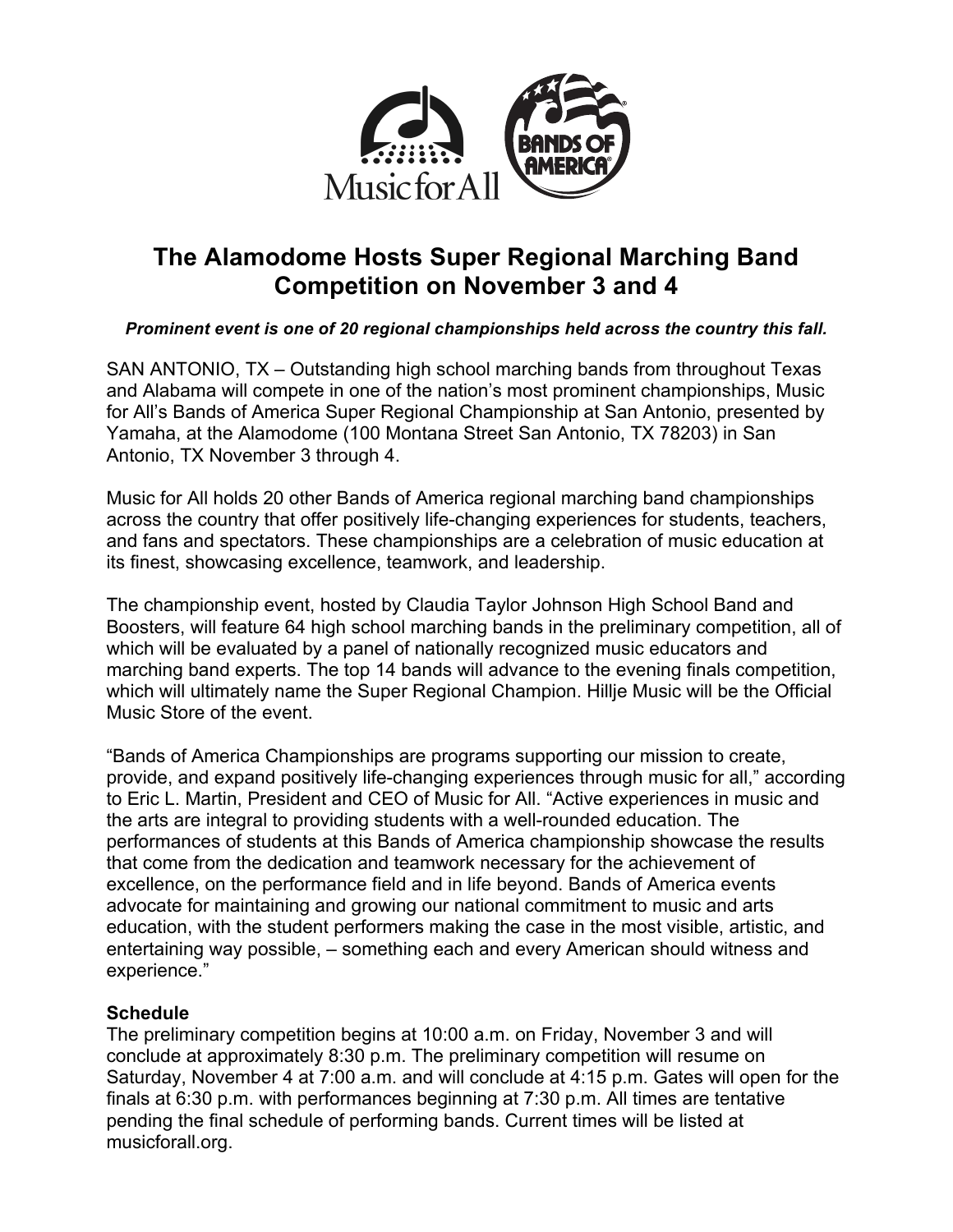#### **Ticket Information**

Ticketing and schedule information is available online at musicforall.org or by calling 800.848.2263. Tickets will also be available at the gate. Standard general admission is \$24 for Preliminaries on Friday and \$26 for Preliminaries on Saturday, \$32 for Finals and \$35 on the Upper Deck, and \$69 for a Day Pass to both. Children ages 10 and under are free for general admission seats. A \$5 off any general admission ticket (individual preliminaries, finals or full day passes) discount will be available at the gate for college students with an ID, spectators 11-18 years of age, military members and spouses (military ID required), and spectators age 62 and over.

#### **About Music for All**

Since 1975, Music for All, through its Music for All, Bands of America, Orchestra America, and choir programs, has been a destination and set the standard for scholastic music ensemble performance and music education advocacy. As a 501(c)(3) nonprofit educational organization, Music for All's mission is to create, provide, and expand positively life-changing experiences through music for all. Music for All's vision is to be a catalyst to ensure that every child in America has access and opportunity for active music making in his or her scholastic environment. Music for All's programs include 30+ annual events, including the Bands of America Grand National Championships and Regional Championships for marching bands, the Music for All Summer Symposium camp for students and teachers, the Music for All National Festival and Affiliate Regional Music Festivals for concert bands, orchestras, choirs, chamber ensembles, percussion ensembles, and the national honor concert band, jazz band, orchestra, and the Bands of America Honor Band that will march for the fifth time in the Rose Parade® in 2021.

#### **Sponsor Information**

Music for All efforts are supported through sponsorships, including current partnerships with National Presenting Sponsor: Yamaha Corporation of America; Official Uniform Sponsor: Fred J. Miller, Inc.; Official Student Travel Partner: Music Travel Consultants; Official Performance Equipment Sponsor: Wenger Corporation; Corporate Sponsors: Ball State University, United States Marine Drum & Bugle Corps, Zildjian and Vic Firth Company, Visit Indy and the City of Indianapolis, and Strategic Advocacy Partner: NAMM; Associate Sponsors: Delivra, Vandoren, Director's Showcase International, REMO, Tresona Multimedia, and Woodwind & Brasswind. J.W. Pepper & Son, Inc. will be the Presenting Sponsor of Bands of America Grand National Semi-Finals Championships. Music for All is also supported by the Indiana Arts Commission, Arts Council of Indianapolis, the Ball Brothers Foundation, Lilly Endowment Inc, George and Frances Ball Foundation, Allen Whitehill Clowes Charitable Foundation, Nicholas H. Noyes, Jr. Memorial Foundation, Inc., and Arthur Jordan Foundation.

# # #

**\*\*FOR IMMEDIATE RELEASE\*\***

**MEDIA CONTACT:** Lucy Wotell Marketing Coordinator Direct phone 317-524-6213